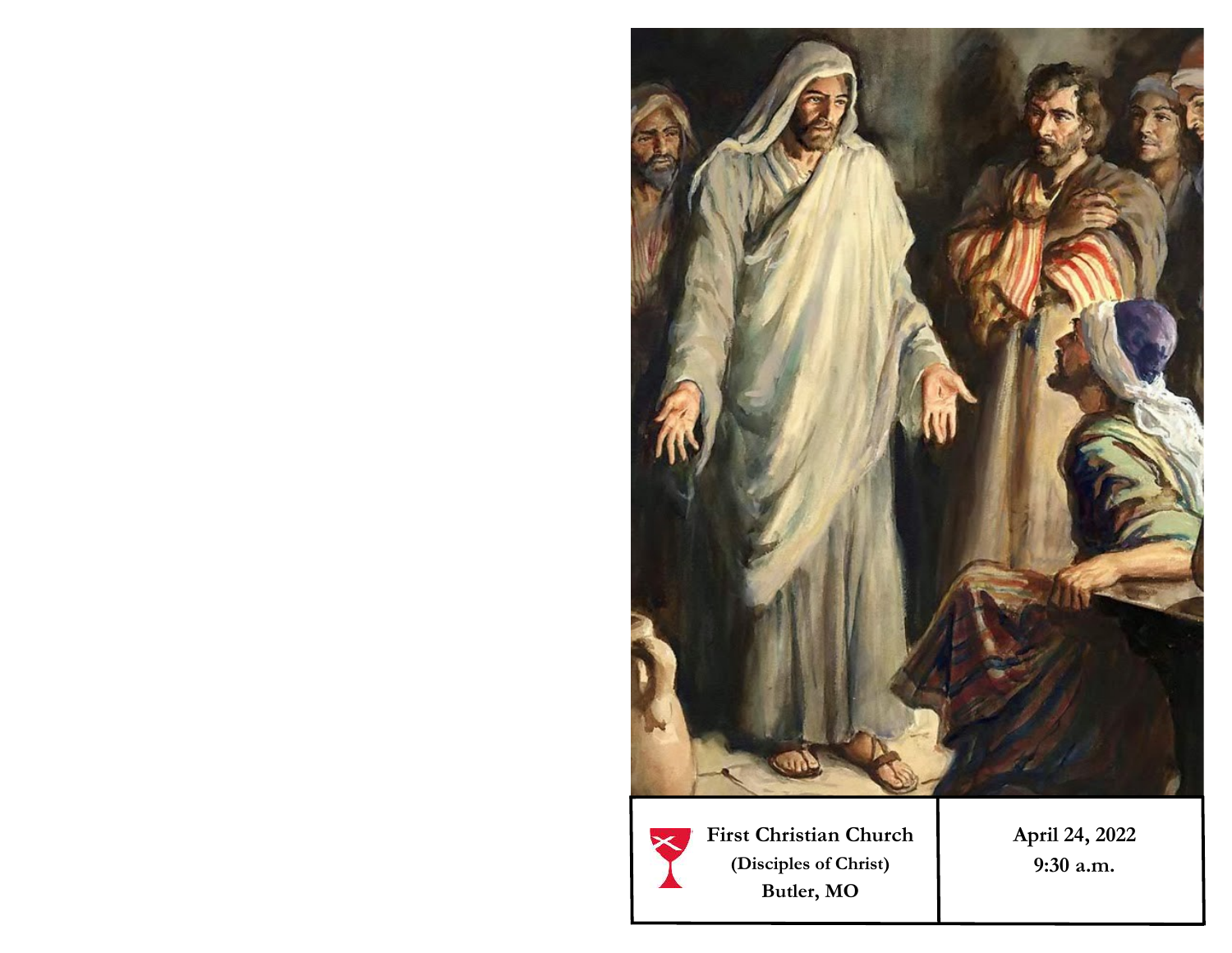### **Service for the Lord's Day**

Sunday, April 24, 2022

**Joys and Concerns Rev.** Sharla Hulsey

*In order to respect privacy, joys and concerns will be discussed before the public livestream. Please fill out a prayer request form and place in the offering tray during communion.* 

#### Welcome and Announcements Phyllis McBrayer , Elder

*If you are joining Sunday worship via Facebook Live, let us know you are tuning in by*  leaving a comment on the live stream video or visit fccbutler.org and click the Register *Attendance button.* 

### **We Gather to Praise God**

Prelude Mary Coffman, Accompanist

*Bringing the Light of Christ into the Sanctuary*

**\***Call to worship (please rise as able) Phyllis McBrayer & Congregation

- L: Christ is risen!
- **P: Christ is risen indeed!**
- L: Hallelujah! Praise the LORD! Praise God in all places under heaven!
- **P: Give praise for God's mighty deeds! Give praise for God's resurrecting power!**
- L: Let everything with life and breath praise God!
- **P: Hallelujah! Praise the LORD!**

### **\***Opening Hymn CH# 225 (All)

"I Know That My Redeemer Liveth"

**\***Invocation Phyllis McBrayer & Congregation

**Living God, as the risen Christ came into the locked room where the first disciples were, may your living Word enter into us, by the power of your Holy Spirit, so that we who have not yet seen may yet believe. Amen.**

"In This Very Room"

Silent Meditation Sharla Hulsey

#### Pastoral Prayer - *The Lord's Prayer* Sharla Hulsey

 **Our Father who art in heaven, hallowed be Thy name. Thy kingdom come, Thy will be done on earth as it is in heaven. Give us this day our daily bread, and forgive us our debts as we forgive our debtors. And lead us not into temptation, but deliver us from evil; for Thine is the kingdom and the power, and the glory forever. Amen.**

### Musical Interlude Mary Coffman

Psalm Reading Phyllis McBrayer & Congregation

#### Psalm 22:25-31 *(Chalice Hymnal)*

- L: From you comes my praise in the great congregation;
- **P: my vows I will pay before those who fear God.**
- L: The poor shall eat and be satisfied;
- **P: those who seek the LORD shall sing praise. May your hearts live forever!**
- L: All the ends of the earth shall remember and turn to the LORD;
- **P: and all the families of the nations shall worship before God.**
- L: For dominion belongs to the LORD,
- **P: who rules over the nations.**
- L: To God, indeed, shall all who sleep in the earth bow down;
- **P: before God shall bow all who go down to the dust, and I shall live for the LORD.**
- L: Posterity will serve the LORD, future generations will be told about the Lord,
- **P: and proclaim deliverance to a people yet unborn, saying that God has done it.**

### Special Music Adult Choir

"I've Been Changed"

*John 20:19-31*

#### Scripture Shawn Quick

"I'll believe it when I see it."

**Invitation to Discipleship** Sharla Hulsey

"My Jesus, I Love Thee"

### **\* Please rise if able \* Please rise if able**

# Message Rev. Sharla Hulsey

**\***Invitation Hymn CH# 349 (All)

Prayer Hymn CH# 295 (All)